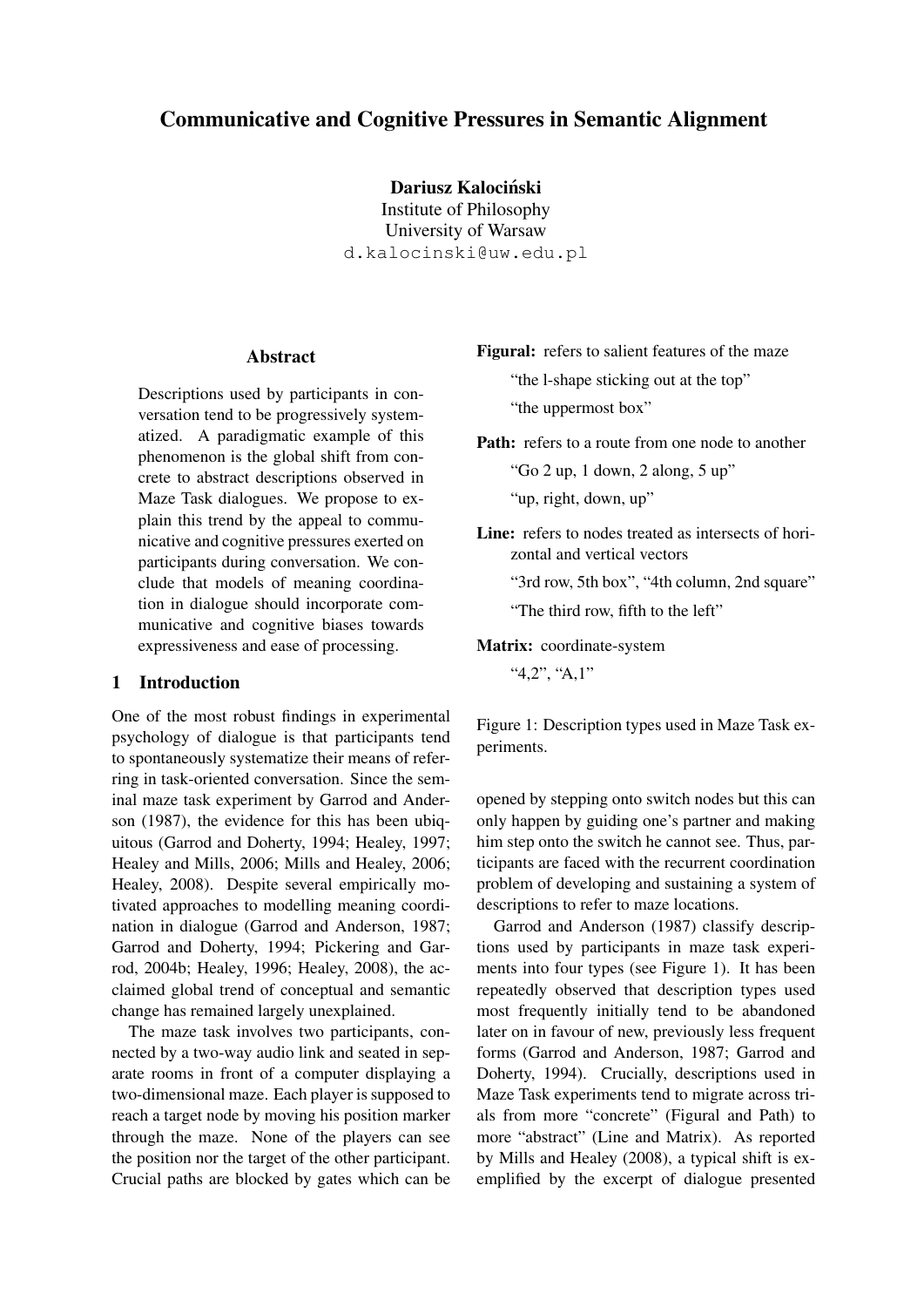in Table 1. Still though, participants occasion-

| 0 mins:            | The piece of the maze sticking out |
|--------------------|------------------------------------|
| 2 mins:            | The left hand corner of the maze   |
| 5 mins:            | The northenmost box                |
| 10 mins:           | Leftmost square of the row on top  |
| $15 \text{ mins:}$ | 3rd column middle square           |
| 20 mins:           | 3rd column 1st square              |
| $25 \text{ mins:}$ | 6th row longest column             |
| $30 \text{ mins:}$ | 6th row 1st column                 |
| 40 mins:           | 6 r, 1 c                           |
| 45 mins:           | 6.1                                |
|                    |                                    |

Table 1: Semantic shift from Figural/Path to Line/Matrix descriptions in Maze Task dialogues.

ally change descriptions to more "concrete", especially when they encounter problematic dialogue (Healey, 1996; Healey and Mills, 2006; Mills and Healey, 2006).

The question is why the migration pattern looks as in Figure 1? Crucially, the pattern cannot be seen as a simple contraction of form as different description schemes seem to rely on incompatible situation models (Garrod and Anderson, 1987). The drift of description types is thus better seen as a directional conceptual and semantic change.

The migration pattern is also difficult to reconcile with existing models of semantic alignment in dialogue. For example, the input-output coordination model by Garrod and Anderson (1987) and the interactive alignment model by Pickering and Garrod (2004b) are based on a tacit priming mechanism and as such are claimed too conservative to account for innovative changes in description schemes (Garrod, 1999; Healey, 2004; Pickering and Garrod, 2004a; Mills and Healey, 2006). The repair-driven account by Healey (1997; 2006; 2008) sketches how alignment might proceed through local resolution of problematic understanding but does not explain why meanings tend to migrate the way they actually do.

What we propose is to account for the directional drift of description types by the appeal to communicative and cognitive pressures acting on interlocutors during alignment in dialogue.

### 2 Expressiveness and Ease of Processing

The idea that certain features of natural language stem from the pressures imposed on subjects during language learning and use has been explored

in linguistics successfully on many levels. Perhaps one of the earliest such theories explains the inverse relationship between frequency and length of words by the appeal to competing motivations of speaker and hearer (Zipf, 1949). According to a more recent theory, language structure is, to a large extent, an adaptation of language itself to multiple constraints imposed during learning and use (Christiansen and Chater, 2008). For example, it has been argued that compositionality arises from the trade-off between pressures for compressibility and expressivity (Kirby et al., 2015).

If we want to explain the migration pattern in terms of pressures acting on discussants, the putative pressures should fit the timescale of a conversation. In our explanation we refer to two generic pressures which are equally applicable to dialogue situations: expressivity and ease of processing.

The pressure for expressiveness plays an important role in the maze task. Due to the novelty of the task, participants start with a little common ground and possibly few semantic precedents. To accomplish the game, they need to develop linguistic means to refer to relevant maze locations. In principle, a salient maze location could be any location in the maze whatsoever. Thus, the nature of the task imposes pressure for expressiveness on language being used and developed by participants in dialogue. We envisage a fully functional language as allowing for information exchange about arbitrary locations.

Ease of processing is another important factor which is likely to affect descriptions developed by participants. There are at least two levels at which this pressure applies. First, speaker may tend to use shorter descriptions in order to reduce his effort (Zipf, 1949). This tendency partially explains shortening of descriptions (see Table 1). Second, ease of processing is tightly coupled with deeper levels of production and comprehension. On the cognitive side, descriptions are associated with procedures which are intermediaries between formal and semantic levels of representation (Tichý, 1969; Suppes, 1980). For example "xth row, yth box" may be coupled with a particular procedure which, given a relevant situational model of the maze, and the location intended by the speaker, computes  $n$  (say, by counting rows from the bottom) and  $m$  (say, by counting boxes from the right) which are then plugged into the description form. If situational model and se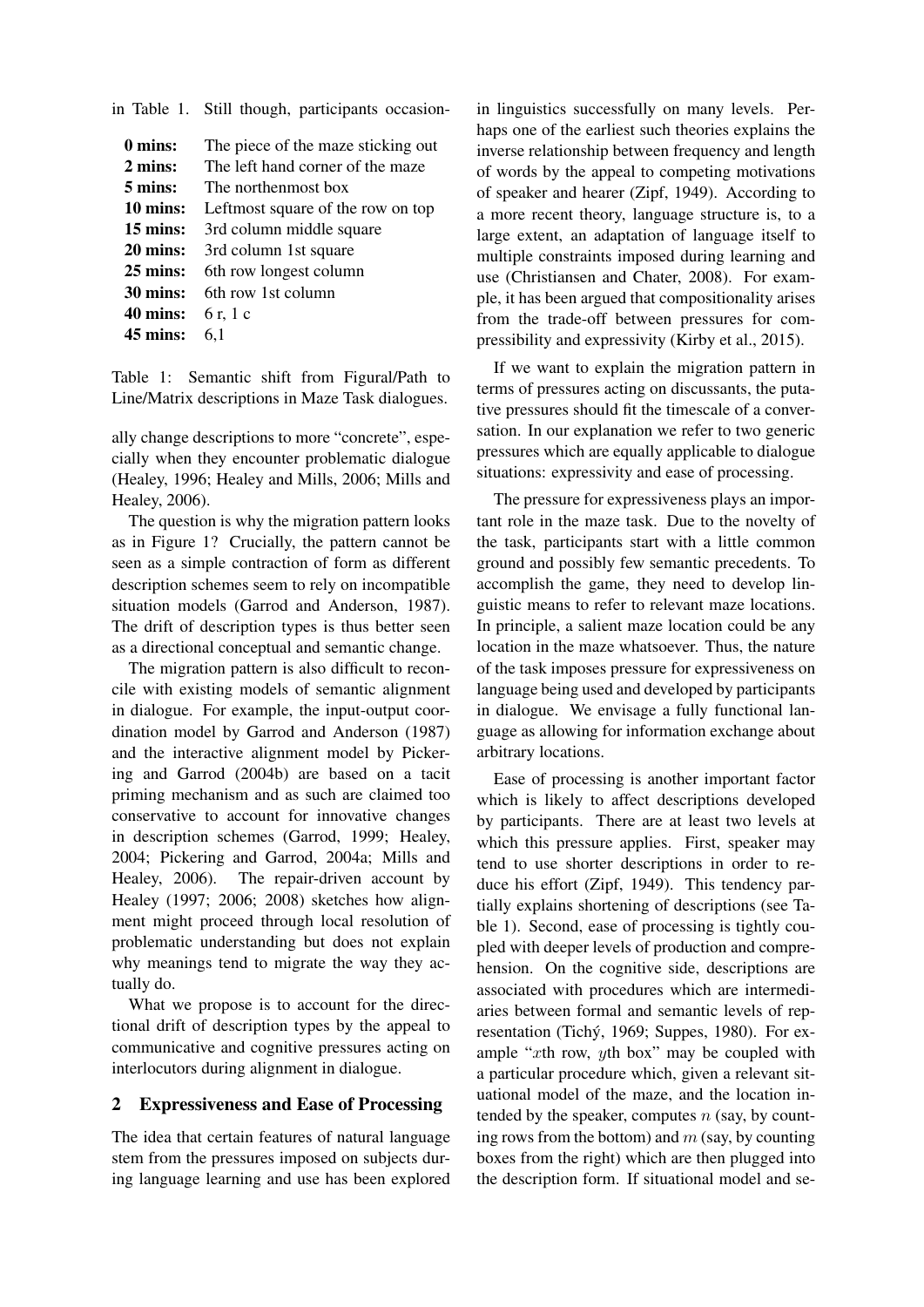mantic representations are sufficiently aligned between participants (Pickering and Garrod, 2004b), the hearer's interpretation boils down to almost the same procedure: counting  $n$  rows from the bottom, m boxes from the right and thus getting the intended location right.

When thinking about semantic representations in terms of procedures, it is natural to ask about complexity of corresponding problems (functions from inputs to outputs) and linking relevant complexity measures with cognitive reality (see, e.g., Szymanik (2016)). It is also natural to expect that greater complexity of a procedure may provide a pressure for finding more efficient solutions. For example, Schlotterbeck and Bott (2013) have shown that intractable meanings tend to be avoided by human participants in verification of sentences having both tractable and intractable interpretations. It seems, however, that the pressure for ease of processing may be equally important in selecting between feasible interpretations, which are nevertheless distinguished by different complexity characteristics. We return to this in Section 5.

## 3 Amount of Ambiguity vs Alignment

Participants in maze task dialogues are often misaligned at the level of semantic representation and situation model. Let us define the concept of semantic misalignment in terms of procedures which participants associate with descriptions. We say that the meaning of a given description form (say, " $xth$  row,  $yth$  column") is misaligned between participants if the procedures they associate with the description form are not extensionally equivalent. What it means is that for some instances of the description, participants' procedures fail to give the same output.

Consider a Matrix description "4,3" as an example. There are several natural algorithms matching this type of input. The input itself does not specify which coordinates correspond to horizontal and vertical vectors. Moreover, the description does not hint about counting procedure—should one start from the top or from the bottom? From left or from right? Taking into account only this sort of underspecification, we get eight extensionally non-equivalent procedures.

As for Line descriptions like "5th row, 3rd column", underspecification is less severe. Provided that "row" designates horizontal vectors,

the association between coordinates and horizontal/vertical vectors is fixed and thus one degree of freedom disappears which reduces ambiguity twice (procedures not conforming to the coordinate-dimension convention are discarded). Moreover, some description forms which are classified as Line descriptions ("The third row, fifth to the left") are even less ambiguous.

Path descriptions can still manifest some amount of ambiguity. Perhaps the most precise way of tracing the route along connected nodes is by means of descriptions like "up, right, down" etc. This way we are able to trace the path to the destination node unambiguously. However, using "2 along" or even "2 up" is potentially ambiguous as it is not specified whether one should start counting from the current position (Pickering and Garrod, 2004b). Hence, certain Path descriptions seem to manifest similar amount of ambiguity as Line descriptions.

Figural descriptions pick out easily identifiable features of the maze and seem least ambiguous ("the northenmost box"). Obviously, figural descriptions sometimes fail to denote precisely one box like in "the l-shape sticking out at the top". However, they allow participants to focus on particular, easily identifiable portions of the maze without the risk of misunderstanding.

An important link between ambiguity and semantic coordination is that greater ambiguity hinders alignment. Based on the foregoing considerations, the order of migration pattern (Figural/Path  $\rightarrow$  Line/Matrix) respects the increasing order of ambiguity and, hence, of alignment complexity. This view is strengthened by the fact that meanings usually associated with each type of description are equally expressive and complex (see Sections 4, 5) which makes them roughly equally likely to be selected during alignment.

### 4 Expressiveness

Figural descriptions are least expressive. Certain boxes are easily describable ("the leftmost box of the row on top") while others are not identifiable by any simple figural description, especially if the maze does not contain easily distinguishable parts. On the other hand, there are maze configurations which are particularly likely to invoke Figural descriptions (Garrod and Anderson, 1987).

Path descriptions are more expressive than Figural—in principle, one can trace a route along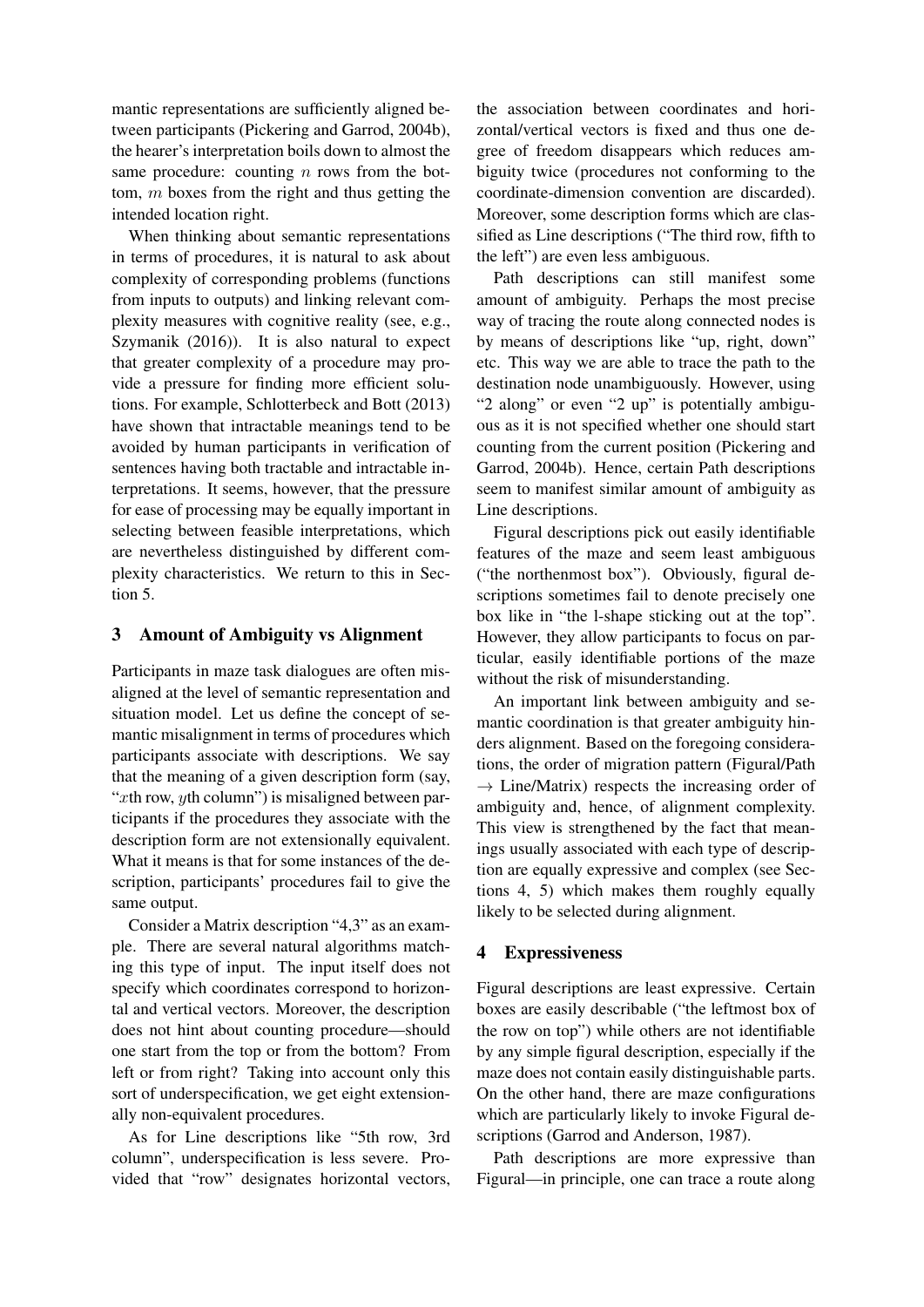interconnected nodes to any location reachable from a given starting point. Thus, alignment on Path description is sufficient to solve the entire maze and is strictly favoured by the pressure for expressiveness. Moreover, even if interlocutors are not aligned on Path descriptions, using them seems to be a safer strategy as it gives participants more control over the location of their partner.

Line and Matrix descriptions are most expressive. They allow to identify any node in the maze whatsoever. Hence, alignment on Line or Matrix description is also sufficient for solving the maze. However, acting according to misaligned Line or Matrix descriptions can lead to serious troubles as non-equivalent procedures of this sort fail to produce the same outputs for most inputs and moreover—output boxes generated by such procedures may be distant from each other in the maze.

## 5 Complexity

By inspecting Table 1, we see that the longer the description, the earlier its place in the migration ordering. Hence, descriptions which come out as earlier in this ordering are associated with greater effort on the part of the speaker. Note, however, that Path descriptions make this picture somewhat more complicated as their lengths may vary considerably depending on the length of the denoted path. Indeed, Path descriptions of short routes can be more concise than Line and Matrix descriptions ("up, right") whereas Path descriptions of long routes can easily surpass the length of long Figural descriptions. Consequently, a Path description may be preferred or dispreferred, depending on its actual length, accordingly.

We now turn to the complexity measure associated with procedures. First, observe that Path descriptions correspond to quite a different task than Line and Matrix descriptions. In abstracto, the underlying problem is that of finding a route connecting two nodes of the graph. Obviously, participants cannot bypass this sort of problem as this is actually what they are required to do: solve the maze by going from their positions to other dedicated positions. However, this sort of task is more difficult than simply computing the position of a given node which always requires at most linear time with respect to  $n$ , where, conceptually, the maze is arranged on  $n$  horizontal/vertical lines of length n or  $n \times n$  matrix. Finding a path between two nodes may require non-linear time; for

example, inspecting half of the nodes of the maze, which amounts to roughly  $n^2/2$  steps. Note, however, that the actual influence of this factor depends on the size of the maze and, presumably, on its structure as well.

## 6 Explaining the Migration Pattern

Abandoning Figural descriptions seems to be explained by the pressure for expressiveness. As already noted, crucial parts of the maze may be difficult to pinpoint using mere Figural descriptions.

Migration from Path to Line (or Matrix) seems to be driven by cognitive pressures exerted on the speaker. Line or Matrix descriptions are shorter and the associated procedures are less complex. By abandoning Path descriptions, the effort of production is greatly reduced and the cost of computing the path is delegated to the hearer. Moreover, using Path descriptions may take longer on average. Hence, steering away from them may reduce the joint effort of participants (Clark and Wilkes-Gibbs, 1986).

Finally, the advantage of Matrix over Line forms seems to be associated solely with their lengths as computational complexity of Line and Matrix procedures is the same.

As we have observed, Matrix descriptions seem to be highly ambiguous. Line descriptions are less ambiguous but can still be quite problematic. This ambiguity and its potential for causing misalignment is perhaps the main reason for not using Line or Matrix descriptions consistently right from the start. This means that language users may resolve to less ambiguous (Figural) or less ambiguous/more safe (Path) strategies. Nonetheless, due to the presence of cognitive and communicative pressures we should expect that participants will tend to align on short forms associated with computationally efficient procedures.

## 7 Conclusions

We have proposed to explain the migration pattern observed in dialogues from Maze Task experiments by the appeal to communicative and cognitive pressures exerted on participants during conversation. Considering the effort associated with production of descriptions and computation of referential information by means of procedures seems to be an important aspect that should be taken into account when developing models of alignment in dialogue.